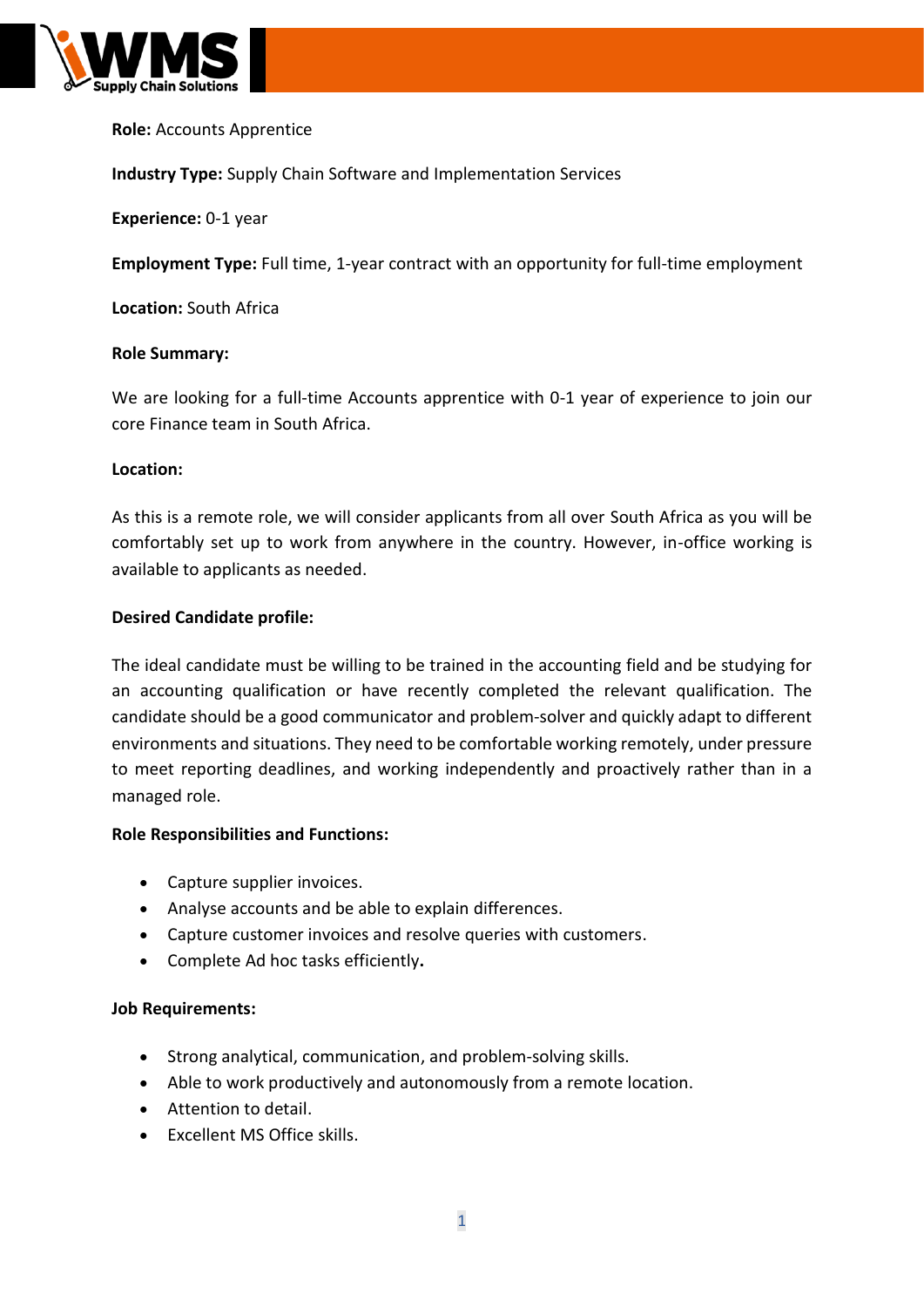

# **About iWMS:**

iWMS is a Global company and an expert in critical supply chain and eCommerce fulfilment solutions. We specialise in Körber Supply Chain warehouse management system implementation, integrations, system health checks, support, and diagnosis.

We proactively seek complex and dynamic opportunities to serve our customers' needs with WMS solutions to streamline and grow their business and supply chain operations. We are a company that prides itself on delivering excellence to all our stakeholders and becoming trusted advisors for everybody with whom we engage. At iWMS, we value hard work, attention to detail, and a willingness to learn. We have created a safe, supportive, and progressive environment and culture that has been shaped by our core values of ownership, respect, pride, passion, and candour!

# **Why you should join the iWMS team!**

You will be a part of our **ACCELERATE** programme - our Youth Empowerment Programme aimed at addressing the issue of youth unemployment in South Africa. Through this structured programme, we will provide you with the foundation you need to build a fruitful and exciting career. You will receive the training, mentorship, and exposure required to accelerate your skills, experience, and future!



# **Other reasons to kick-start your career with iWMS:**

- We are a fast-growing company with a worldwide presence and customer base.
- We deliver excellence to customers from different industries worldwide projects provide you with diversity, challenges, and excitement.
- Work flexibility we have mastered remote working and collaboration.
- Our teams are experienced, skilled, supportive, and driven to deliver excellence.